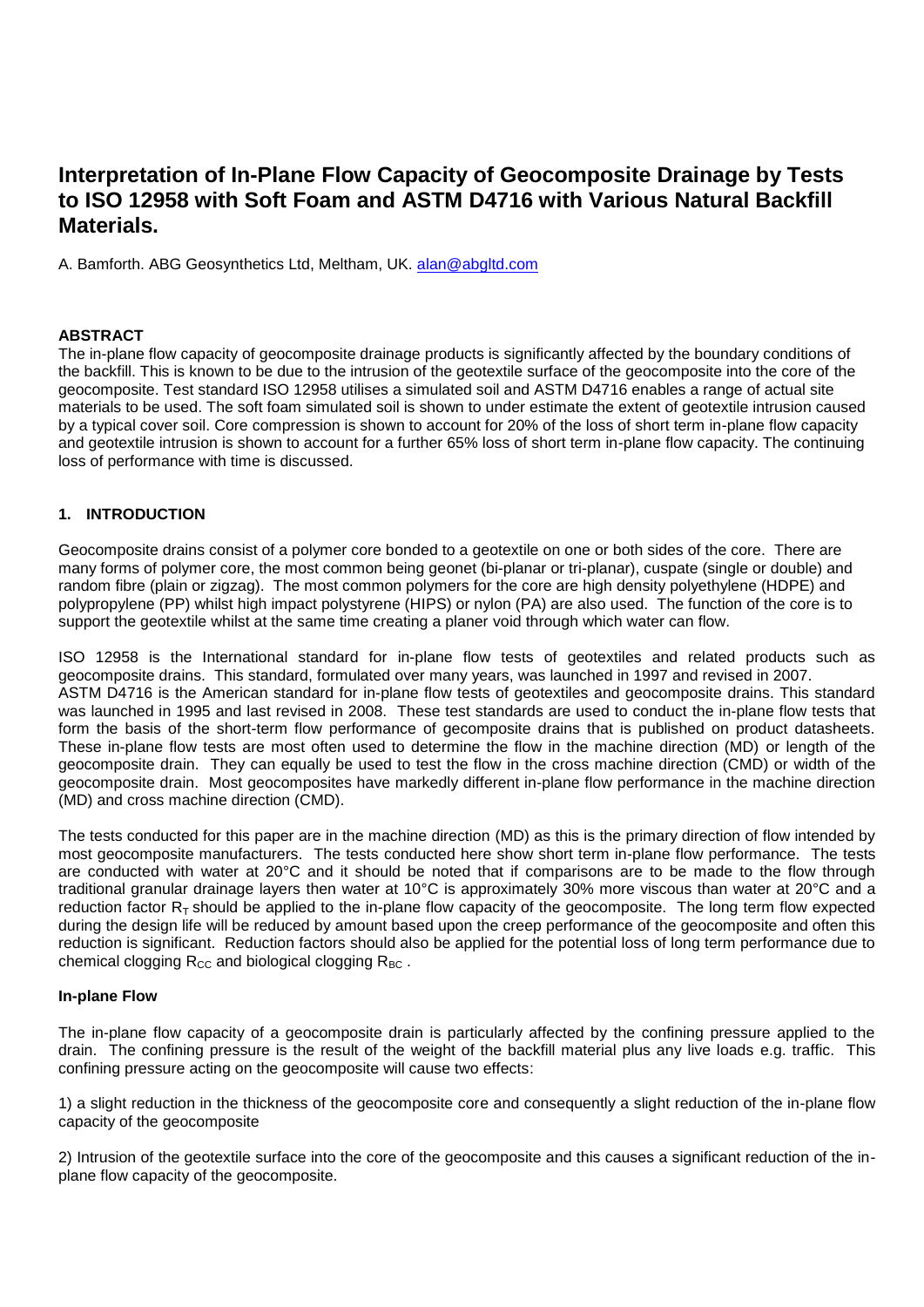

**Figure 1**. Confining pressure causes textile intrusion into the core of the geocomposite.

The test methods used to assess the in-plane flow capacity of a geocomposite drain must replicate the forces and pressure distribution applied in the real life situation, especially those causing the intrusion of the geotextile into the core of the geocomposite. Often this is achieved by use of a soft foam rubber platen placed in contact with the test specimen and through which the various confining pressures are applied. To replicate a landfill capping which typically consists of cover soil on top of the geocomposite drainage layer above a HDPE geomembrane, the soft foam platen is placed on the top of the specimen and a hard steel platen below. In a previous paper (Bamforth 2008) a landfill capping consisting of cover soil on top of a geocomposite drainage layer above a GCL was modelled with soft platens top and bottom. The object of this paper is to determine whether the soft foam rubber realistically replicates the usual soil and crushed stone backfill used in real life applications. It is worth noting at this point that in-plane flow tests can also be conducted with hard steel rigid platens both sides and that such tests do not simulate any geotextile intrusion and therefore only truly represent the higher in-plane flows achieved by geocomposites in hard boundary conditions such as landfill leak detection layers where there is a HDPE geomembrane both sides or internal drainage of hard rock tunnels.

## **2. METHOD**

Rolls of two different forms of geocomposite drain were obtained from two different European Manufacturers. The relevant data from the published datasheets are shown below.

|                              |                                  |                                |                                                       | Mean Short Term (MD) In-Plane Flow<br>(1/m/sec) |                      |                      |                      |                |
|------------------------------|----------------------------------|--------------------------------|-------------------------------------------------------|-------------------------------------------------|----------------------|----------------------|----------------------|----------------|
| Type of<br>Geocomposite      | Thickness (mm)<br>Mass $(g/m^2)$ | <b>Test</b><br><b>Standard</b> | <b>Stated</b><br><b>Boundary</b><br><b>Conditions</b> | Confining<br><b>Pressure</b><br>(kPa)           | <b>HG 1.0</b>        |                      | HG 0.3 HG 0.1        | <b>HG 0.01</b> |
| Single Cuspate               | 4.7<br>570                       | <b>ISO</b><br>12958            | <b>SOFT</b>                                           | 20<br>50<br>100<br>200                          | 0.95<br>0.75<br>0.60 | -                    | 0.25<br>0.20<br>0.15 |                |
| Random Fibre<br>Open Zig-Zag | 6.5<br>660                       | <b>ISO</b><br>12958            | <b>HARD</b>                                           | 20<br>50<br>100<br>200                          | 1.3<br>1.2<br>1.0    | 0.65<br>0.60<br>0.55 | 0.33<br>0.30<br>0.25 |                |

**Table 1.** Published Datasheet Information for apparently broadly similar products

Both of the above products appear to have broadly similar performance, are at the lower end of each manufacturers range and are typically used for drainage of landfill caps. Samples of each geocomposite were taken and tested by laboratories accredited for the appropriate ISO 12958 and ASTM D4716 in-plane flow test standards. The samples of each geocomposite were tested with hard steel rigid contact surfaces, soft foam rubber contact surface and a range of natural crushed stone and soil backfill materials.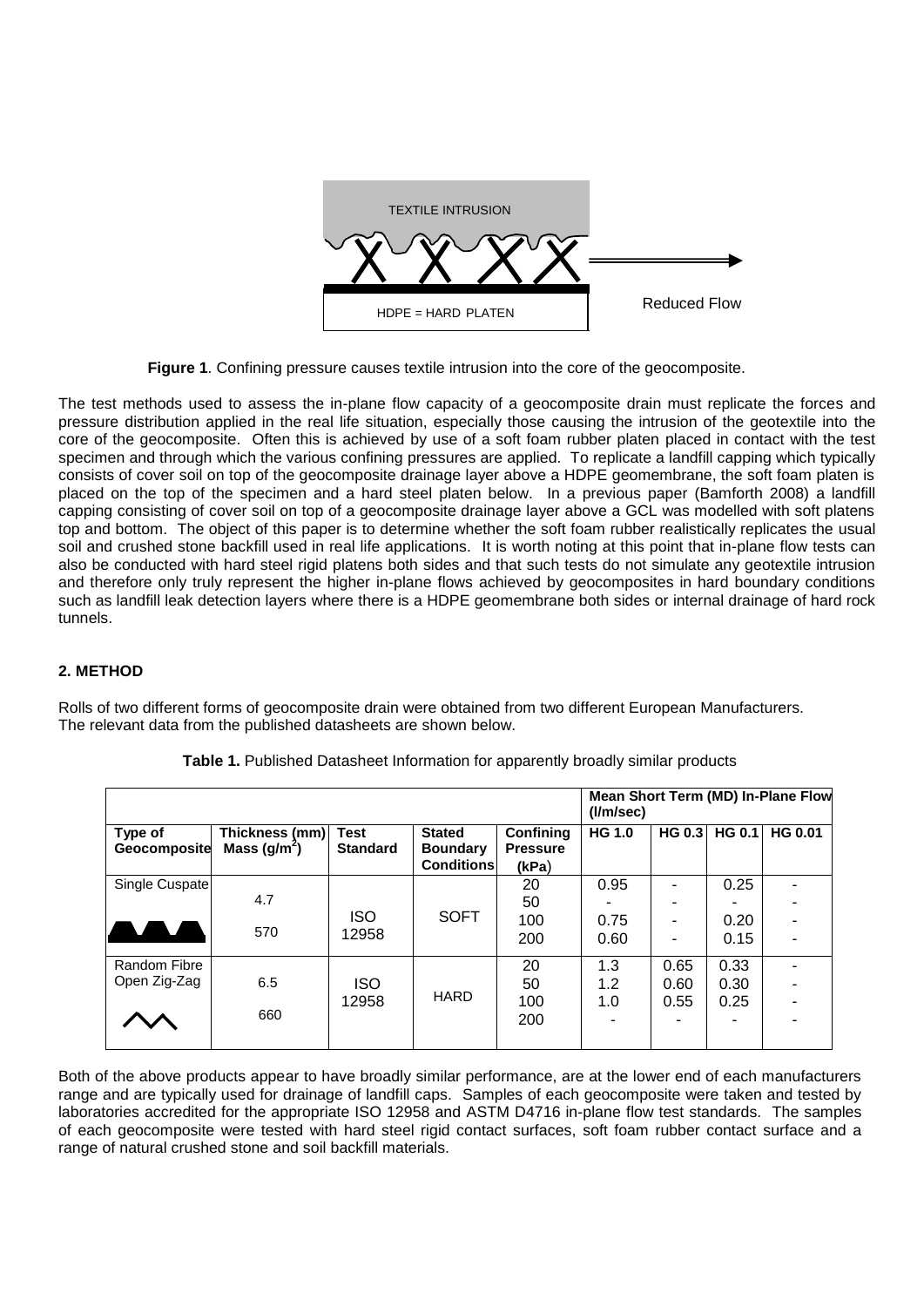## **2.1 ISO 12958 Test Method for In-Plane Flow**

Each specimen of each geocomposite was placed in the transmissivity test rig. The specimens were 300mm wide and 450mm long. To replicate the real life situation of an HDPE geomembrane, the geocomposite specimen was placed onto a hard lower surface. A soft foam rubber platen and finally a loading plate were placed on top of the specimen. This test method uses a soft foam rubber which has been characterised to the requirements of the standard to represent typical backfill material. Confining pressures of 20, 50, 100, 200kPa were applied in turn whilst water at 20°C was passed through the specimen at hydraulic gradients (HG) of 1.0, 0.3, 0.1 and 0.01. The in-plane flow capacity of each specimen was calculated from a defined volume of water (0.5 litre) collected in a measured time period typically 5 ses – 10 minutes.





#### **2.2. ASTM D4716 Test Method for In-Plane Flow**

Each specimen of each geocomposite was placed in the transmissivity test rig. The specimens were 305mm wide and 355mm long. To replicate the real life situation of an HDPE geomembrane, the geocomposite specimen was placed onto a hard lower surface. The chosen backfill material was then placed onto the specimen. The loading plate was positioned and a confining pressure of 20kPa was applied and held for 1 hour. Water at 21°C was passed through the specimen at hydraulic gradients (HG) of 1.0, 0.3, 0.1 and 0.01. The in-plane flow capacity of each specimen was calculated from the measured volume of water collected in a defined time period - typically 15 minutes. The accuracy of results is expected to be 20%.

The test was repeated at 50, 100 and 200kPa. Each held for 1 hour.

The backfill materials used were

- Soft Foam Rubber block
- Gravel
- Sand
- Low permeability cover soil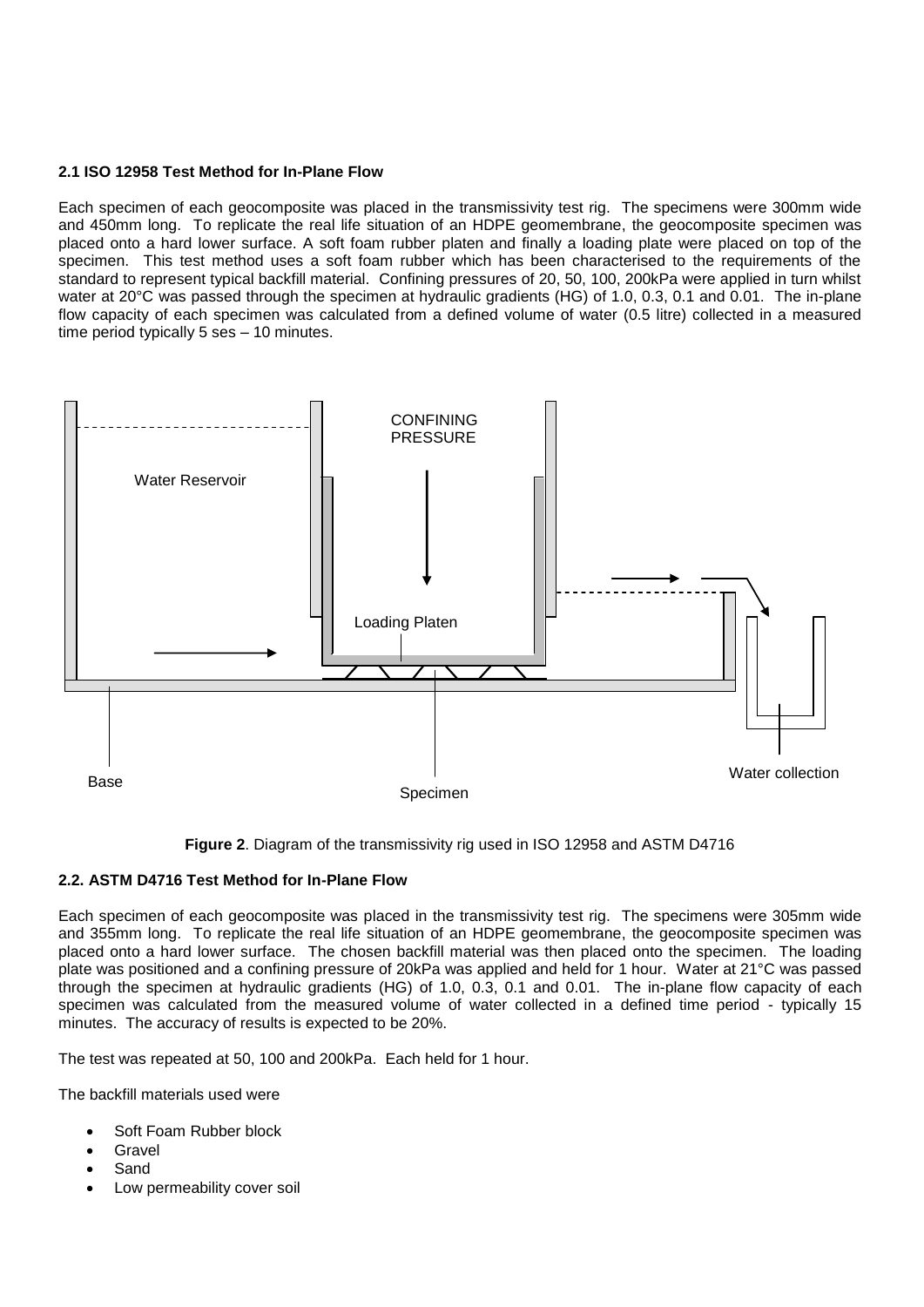The grading analysis of the gravel, sand and cover soil is shown below. The sand classifies as a silty sand and the soil classifies as a sandy silt.

|  | Table 2. Sieve Analysis of the Sand |  |  |  |
|--|-------------------------------------|--|--|--|
|  |                                     |  |  |  |

| Sieve Size (mm) | Percentage  |  |  |  |
|-----------------|-------------|--|--|--|
|                 | Passing (%) |  |  |  |
| 9.5             | 100.0       |  |  |  |
| 4.75            | 84.7        |  |  |  |
| 2.00            | 41.6        |  |  |  |
| 0.85            | 26.4        |  |  |  |
| 0.425           | 21.4        |  |  |  |
| 0.250           | 19.0        |  |  |  |
| 0.100           | 17.1        |  |  |  |
| 0.075           | 14.9        |  |  |  |

 **Table 4**. Sieve Analysis of the Gravel

| 25   | $95 - 100$ |
|------|------------|
| 13   | $25 - 60$  |
| 4.75 | $0 - 10$   |

| Sieve Size (mm)            | Percentage<br>Passing (%) |  |  |  |
|----------------------------|---------------------------|--|--|--|
| 9.5                        | 100.0                     |  |  |  |
| 4.75                       | 99.6                      |  |  |  |
| 2.00                       | 99.3                      |  |  |  |
| 0.85                       | 98.9                      |  |  |  |
| 0.425                      | 98.4                      |  |  |  |
| 0.250                      | 94.3                      |  |  |  |
| 0.100                      | 80.9                      |  |  |  |
| 0.075                      | 62.8                      |  |  |  |
| <b>Hydrometer Analysis</b> |                           |  |  |  |
| 0.074                      | 61.2                      |  |  |  |
| 0.005                      | 16.1                      |  |  |  |
| 0.001                      | 11.0                      |  |  |  |

**Table 3**. Sieve Analysis of the Soil

#### **3. RESULTS**

The results of the in-plane flow tests using ISO 12958 and ASTM D4716 are presented in table 5 and table 6. For both test standards there is a significant difference (approx 20 - 50%) in the in-plane flow results between tests using hard platens both sides and soft foam rubber platen on one side/hard platen on the other side. With hard platens both sides, the in-plane flow performance reduces (approx 20%) with increasing confining pressure and this is a result of the confining pressure causing compression of the core of each geocomposite. With soft foam platen one side, the in-plane flows are lower and reduce more severely (approx 30%) with increasing confining pressure and this is the result of the intrusion of the geotextile surface into the core in addition to the compression of the core. For both geocomposites, the in-plane flow results to ISO 12958 and ASTM D4716 with hard platens are very similar despite the different durations of the tests.

The in-plane flow results to ISO 12958 with soft foam rubber are higher (approx 15%) than the results to ASTM D4716 with soft foam. This is not due to any difference in the soft foam but is because the ASTM test was performed by applying the confining pressure for 1 hour before the flow test commences, whereas the ISO 12958 test commences as soon as the specimen is in place. During this 1 hour period the confining pressure causes the geotextile surface of the geocomposite to creep even further into the core of the geocomposite, which causes a greater reduction of the in-plane flow. In real life applications, the geocomposite will be subjected to confining pressures for years, not hours, and it is probable that even further in-plane flow reduction occurs as the geotextile continues to creep over the design life of the project.

The results are presented as a bar chart in Figure 3. and from this chart, the in-plane flow results for the soft foam to ASTM D4716 are surprisingly similar to the in-plane flow results for the gravel and sand backfill. This means that the soft foam accurately replicates sand or gravel backfill. The in-plane flow result for the lower permeability cover soil, however, is lower (approx 20% lower) than the in-plane flow with one soft foam rubber platen. The soft foam rubber is not soft enough to replicate the most common backfill material used in landfill capping applications. The soft foam specified in ISO 12958 significantly under estimates the geotextile intrusion and the consequent performance reduction when cover soil is placed on geocomposite drainage products. Similar findings were obtained by Zhao & Montanelli (1999) for bi-planar geonets. Therefore, the in-plane flow tests using the soft foam rubber over estimate the in-plane flow of geocomposite drains of all forms (cuspate, geonet and random fibre) when used in applications with soil backfill such as landfill caps.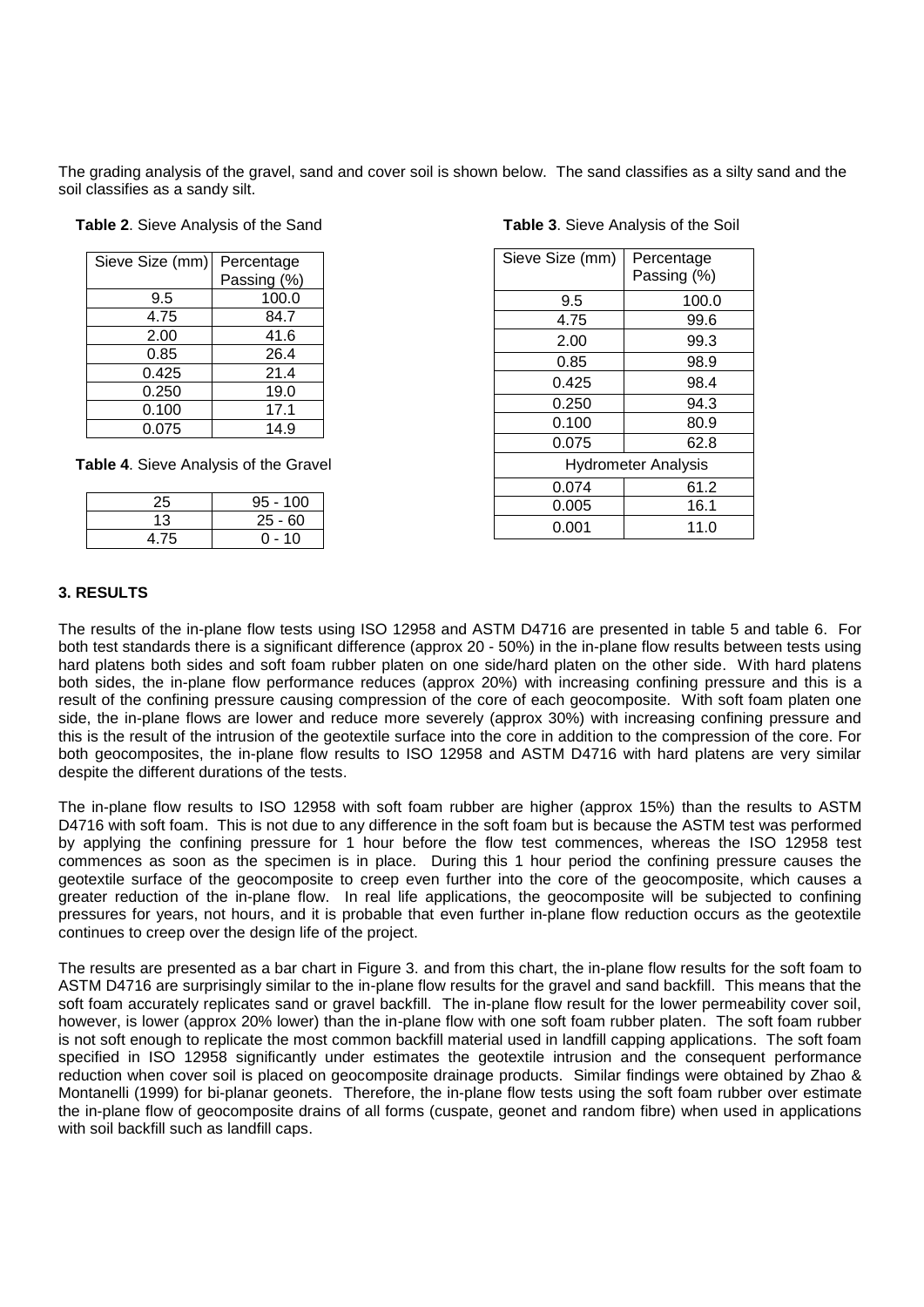|                              |                                                                  |                                       |                              |                              |                              | Mean Short Term MD In-Plane Flow (I/m/sec) |
|------------------------------|------------------------------------------------------------------|---------------------------------------|------------------------------|------------------------------|------------------------------|--------------------------------------------|
| Type of<br>Geocomposite      | <b>Test Boundary</b><br><b>Conditions</b><br><b>Top - Bottom</b> | Confining<br><b>Pressure</b><br>(kPa) | <b>HG 1.0</b>                | <b>HG 0.3</b>                | <b>HG 0.1</b>                | <b>HG 0.01</b>                             |
| Single Cuspate               | HARD-HARD                                                        | 20<br>50<br>100<br>200                | 1.18<br>1.01<br>0.88         | 0.72<br>0.62                 | 0.31<br>0.27<br>0.22         | 0.05<br>0.04<br>0.02                       |
|                              | <b>HARD-SOFT</b>                                                 | 20<br>50<br>100<br>200                | 0.97<br>0.82<br>0.71<br>0.52 | 0.47<br>0.39<br>0.28<br>0.17 | 0.25<br>0.19<br>0.14<br>0.07 | 0.04<br>0.03<br>0.03<br>0.015              |
| Random Fibre<br>Open Zig-Zag | HARD-HARD                                                        | 20<br>50<br>100<br>200                | 1.06<br>0.99<br>0.88<br>0.64 | 0.51<br>0.46<br>0.40<br>0.28 | 0.23<br>0.21<br>0.19<br>0.13 | 0.024<br>0.020<br>0.018<br>0.014           |
|                              | <b>HARD-SOFT</b>                                                 | 20<br>50<br>100<br>200                | 0.70<br>0.56<br>0.47<br>0.33 | 0.30<br>0.25<br>0.21<br>0.14 | 0.14<br>0.11<br>0.10<br>0.07 | 0.014<br>0.011<br>0.010<br>0.007           |

**Table 5.** Test results for short term in-plane flow to ISO 12958

Comparing the test results presented in Table 6 with the original datasheet values shown in Table 1, it is clear that the test results are within the expectation of tolerances of the products and the accuracy of the test methods. The datasheet for the cuspated product presents values of in-plane flow with Soft Platens whereas the datasheet for the random fibre open zig-zag product shows Hard or Rigid Platen values. Hard Platen values are not particularly useful to designers as it is impossible to gauge the magnitude of the loss of in-plane flow due to geotextile intrusion. The loss of performance is product specific. The performance very much depends on the ability of the product to support the geotextile surface. A product with poor geotextile support and a slack geotextile will suffer greater loss of inplane flow under both simulated soil (soft foam) and actual site backfill conditions than a product with a stiff geotextile. For the single cuspated geocomposite, the reduction in flow between two hard platens and one hard/one soft platen is from 17% – 40% and for the random fibre open zig-zag geocomposite, the reduction in flow is from 33% – 53% dependent on the application pressure. Similarly, for the single cuspated geocomposite, the reduction in flow between two hard platens and one hard platen/cover soil is approx 45% and for the random fibre open zig-zag geocomposite, the reduction in flow is from 55% – 80% dependent on the application pressure. Therefore the use of generic tabulated Reduction Factors based on Hard/hard Platen tests, such as those shown by Koerner (2005) should be resisted. ISO 12958 states that Hard or Rigid Platens must not be used to test geocomposite drains when the intended application has soil in contact with the geocomposite drainage layer. ASTM D4716 recommends that the actual site soil is used in the in-plane flow test whenever this is possible. The applied confining pressure can be held for a specified period of time from 15minutes to 100hours or more. This is clearly the optimum way to obtain the most realistic assessment of the in-plane flow capacity of a geocomposite drainage product especially if the water temperature used in the test is similar to that expected on site. Such tests with the intended site material are now readily available from several laboratories.

## **3.1 Reduction Factors**

For designs with geocomposite drainage products a factor of safety is applied to the tested performance and this takes the form of partial reduction factors for the likely considerations that affect the long term performance.

 $q_{\text{allow}} = q_{\text{tested}} [1/(R_1 \times R_2 \times R_3 \times \text{etc})]$ 

Rather than use in-plane flow values tested on hard/hard platens, it is proposed that values on soft or soil are used.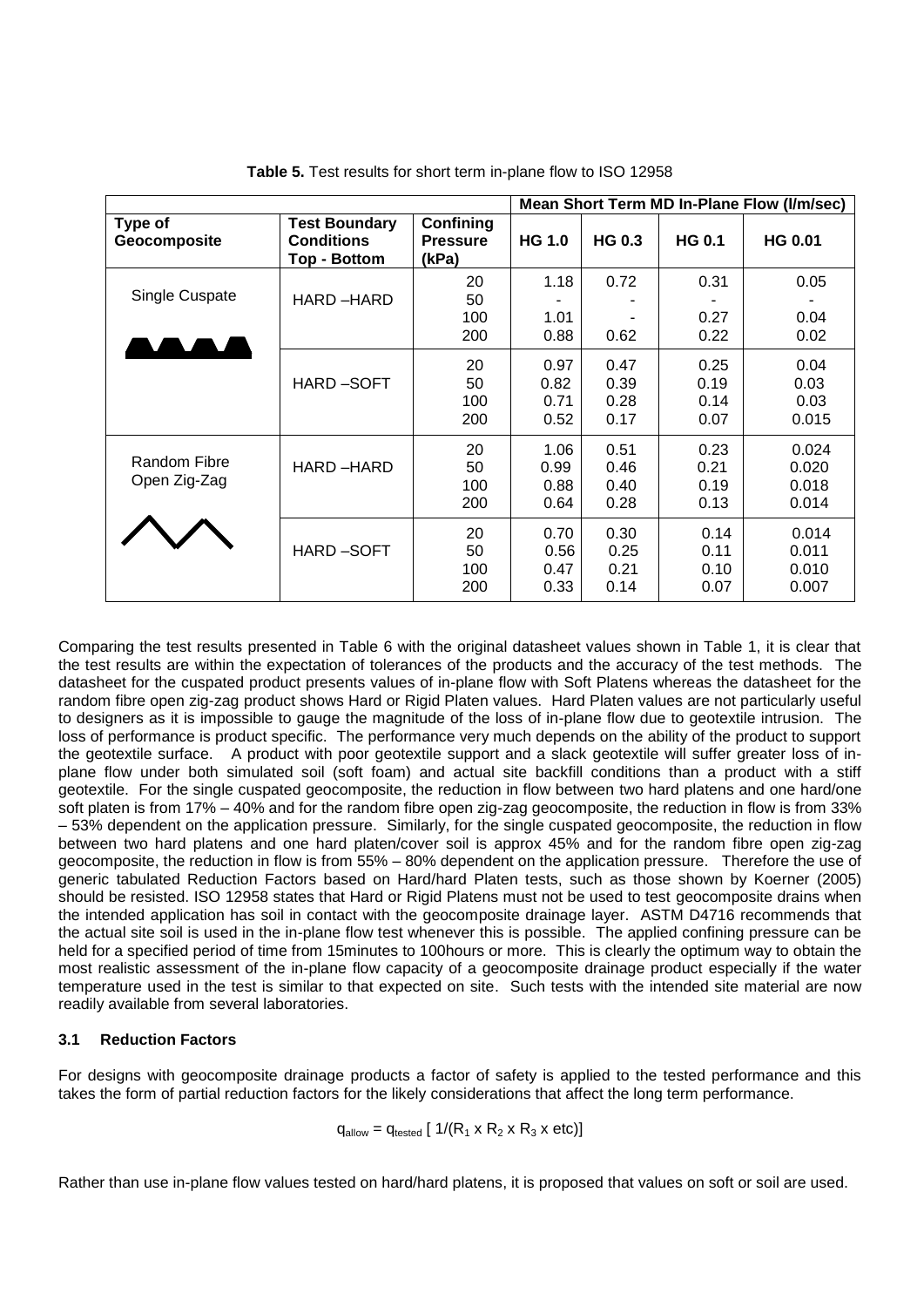| So the reduction factors would be | $R_T$ = reduction for difference in water temperature<br>$R_{INS}$ = reduction from soft platens to soil if appropriate<br>$R_{CRC}$ = reduction for core creep |  |  |  |
|-----------------------------------|-----------------------------------------------------------------------------------------------------------------------------------------------------------------|--|--|--|
|                                   | $R_{CRG}$ = reduction for geotextile creep<br>$R_{\text{CC}}$ = reduction for chemical clogging<br>$R_{BC}$ = reduction for biological clogging                 |  |  |  |

These factors would allow confidence that the geocomposite will provide adequate long term performance, especially with regard to the in-plane flow reduction due to geotextile intrusion.

|                         |                                                                |                                       | Mean Short Term MD In-Plane Flow (I/m/sec) |               |               |                |
|-------------------------|----------------------------------------------------------------|---------------------------------------|--------------------------------------------|---------------|---------------|----------------|
| Type of<br>Geocomposite | <b>Test Boundary</b><br><b>Conditions</b><br><b>Top-Bottom</b> | Confining<br><b>Pressure</b><br>(kPa) | <b>HG 1.0</b>                              | <b>HG 0.3</b> | <b>HG 0.1</b> | <b>HG 0.01</b> |
|                         |                                                                | 20                                    | 1.179                                      | 0.718         | 0.309         | 0.046          |
| Single Cuspate          | HARD-HARD                                                      | 50                                    |                                            |               |               |                |
|                         |                                                                | 100                                   | 1.002                                      |               | 0.264         | 0.035          |
|                         |                                                                | 200                                   | 0.867                                      | 0.588         | 0.217         | 0.022          |
|                         |                                                                | 20                                    | 0.822                                      | 0.427         | 0.212         | 0.035          |
|                         | <b>HARD-SOFT</b>                                               | 50                                    | 0.771                                      | 0.387         | 0.189         | 0.022          |
|                         |                                                                | 100                                   | 0.700                                      | 0.357         | 0.174         | 0.020          |
|                         |                                                                | 200                                   | 0.619                                      | 0.270         | 0.138         | 0.015          |
|                         |                                                                | 20                                    | 0.798                                      | 0.427         | 0.221         | 0.041          |
|                         | <b>HARD-GRAVEL</b>                                             | 50                                    | 0.746                                      | 0.394         | 0.201         | 0.037          |
|                         |                                                                | 100                                   | 0.680                                      | 0.353         | 0.176         | 0.032          |
|                         |                                                                | 200                                   | 0.599                                      | 0.304         | 0.150         | 0.026          |
|                         |                                                                | 20                                    | 0.857                                      | 0.391         | 0.195         | 0.039          |
|                         | <b>HARD-SAND</b>                                               | 50                                    | 0.701                                      | 0.342         | 0.169         | 0.032          |
|                         |                                                                | 100                                   | 0.645                                      | 0.317         | 0.155         | 0.029          |
|                         |                                                                | 200                                   | 0.554                                      | 0.262         | 0.129         | 0.024          |
|                         |                                                                | 20                                    | 0.633                                      | 0.332         | 0.175         | 0.024          |
|                         | <b>HARD-SOIL</b>                                               | 50                                    | 0.591                                      | 0.307         | 0.166         | 0.021          |
|                         |                                                                | 100                                   | 0.547                                      | 0.282         | 0.148         | 0.019          |
|                         |                                                                | 200                                   | 0.471                                      | 0.246         | 0.125         | 0.017          |
|                         |                                                                | 20                                    | 1.001                                      | 0.472         | 0.220         | 0.021          |
| Random Fibre            | HARD-HARD                                                      | 50                                    | 0.943                                      | 0.420         | 0.194         | 0.018          |
| Open Zig-Zag            |                                                                | 100                                   | 0.816                                      | 0.377         | 0.179         | 0.017          |
|                         |                                                                | 200                                   | 0.589                                      | 0.260         | 0.121         | 0.013          |
|                         |                                                                | 20                                    | 0.600                                      | 0.266         | 0.120         | 0.019          |
|                         | <b>HARD-SOFT</b>                                               | 50                                    | 0.499                                      | 0.217         | 0.096         | 0.013          |
|                         |                                                                | 100                                   | 0.385                                      | 0.162         | 0.069         | 0.007          |
|                         |                                                                | 200                                   | 0.227                                      | 0.086         | 0.034         | 0.004          |
|                         |                                                                | 20                                    | 0.440                                      | 0.199         | 0.092         | 0.014          |
|                         | <b>HARD-SOIL</b>                                               | 50                                    | 0.275                                      | 0.123         | 0.045         | 0.008          |
|                         |                                                                | 100                                   | 0.140                                      | 0.064         | 0.027         | 0.004          |
|                         |                                                                | 200                                   | 0.042                                      | 0.016         | 0.005         | 0.001          |

Table 6. Test results for short term in-plane flow to ASTM D4716 with confining pressure held 1 hour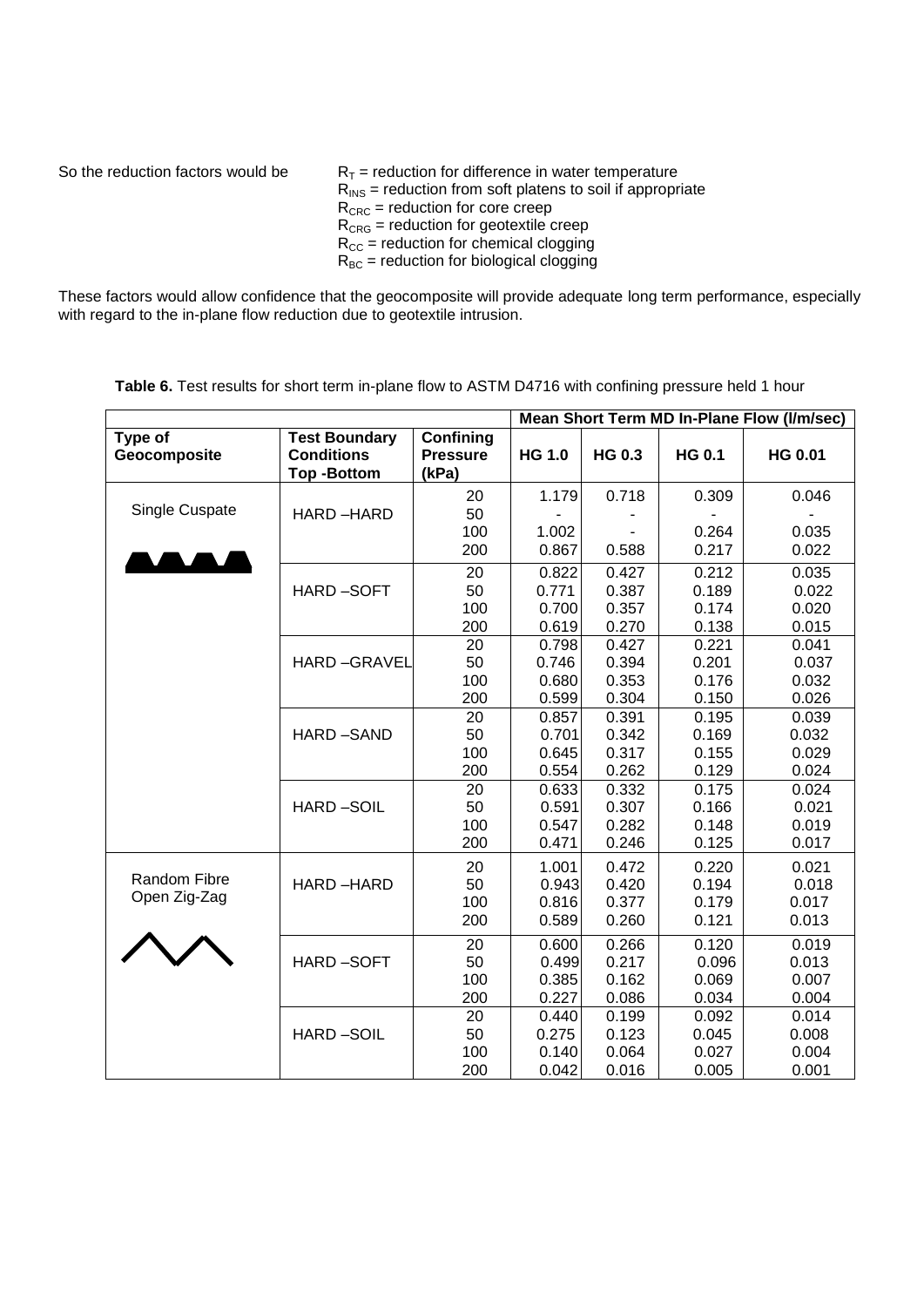

**Figure 3**. Bar chart of short term in-plane flow with different boundary conditions at 20kPa confining pressure

Geocomposite datasheets that present values of in-plane flow based on tests with Soft Foam Platens indicate some of the effect of geotextile intrusion into the core under the action of the confining pressure of the backfill and are a better means of product comparison than Hard/hard Platen results. If the backfill is gravel or sand, such datasheet values tested with one Soft Platen/one hard platen and 1 hour seating pressure can be used for design purposes for landfill caps on a HDPE geomembrane barrier. If the landfill cap has a GCL barrier then the datasheet should present values of in-plane flow with soft platens both sides – soft/soft. If the backfill material is a cover soil then for design purposes, a reduction factor must be applied to the Soft Platen datasheet values. These reduction factors based on the Soft Platen values will be product specific. From the test results in Table 2, a Soft Platen to soil reduction factor R<sub>INS</sub> of 1.2 is suggested for the single cuspated geocomposite and a Soft Platen to soil reduction factor  $R_{\text{INS}}$  of 1.4 is suggested for the random fibre open zig-zag geocomposite.

The discrepancy between the in-plane flow performance of both geocomposites with soft foam/hard platens and soil/hard platens increases at higher confining pressures. This is the result of the combined factors of the increased intrusion of the geotextile surface into the core of the geocomposite and the further compression of the core. The effects of core compression and geotextile intrusion are shown separately in Figure 4. In Figure 4 the hard/hard flow reduction between 20kPa and 100kPa can only be due to core compression. The flow reduction between hard/hard at 100kPa and soil/hard at 100kPa must then be solely due to the geotextiel intrusion. Figure 4 clearly shows that the on both geocomposites the in-plane flow reduction due to core compression is approx 17% and the flow reduction due to geotextile intrusion under actual cover soil is a further 45% for the single cuspate and 70% for the random fibre zig-zag geocomposite. The single cuspate geocomposite appears to retain more performance than the random fibre open zig-zag geocomposite.

The confining pressure on landfill capping applications is typically 20kPa from the I metre of cover soil. This is a long term load and will have a prolonged effect on the reduction of the in-plane flow capacity of the geocomposite drainage layer. Consideration of the short term performance at 100kPa is suggested as a rapid approximation to the assessment of the long term performance under a 20kPa confining pressure.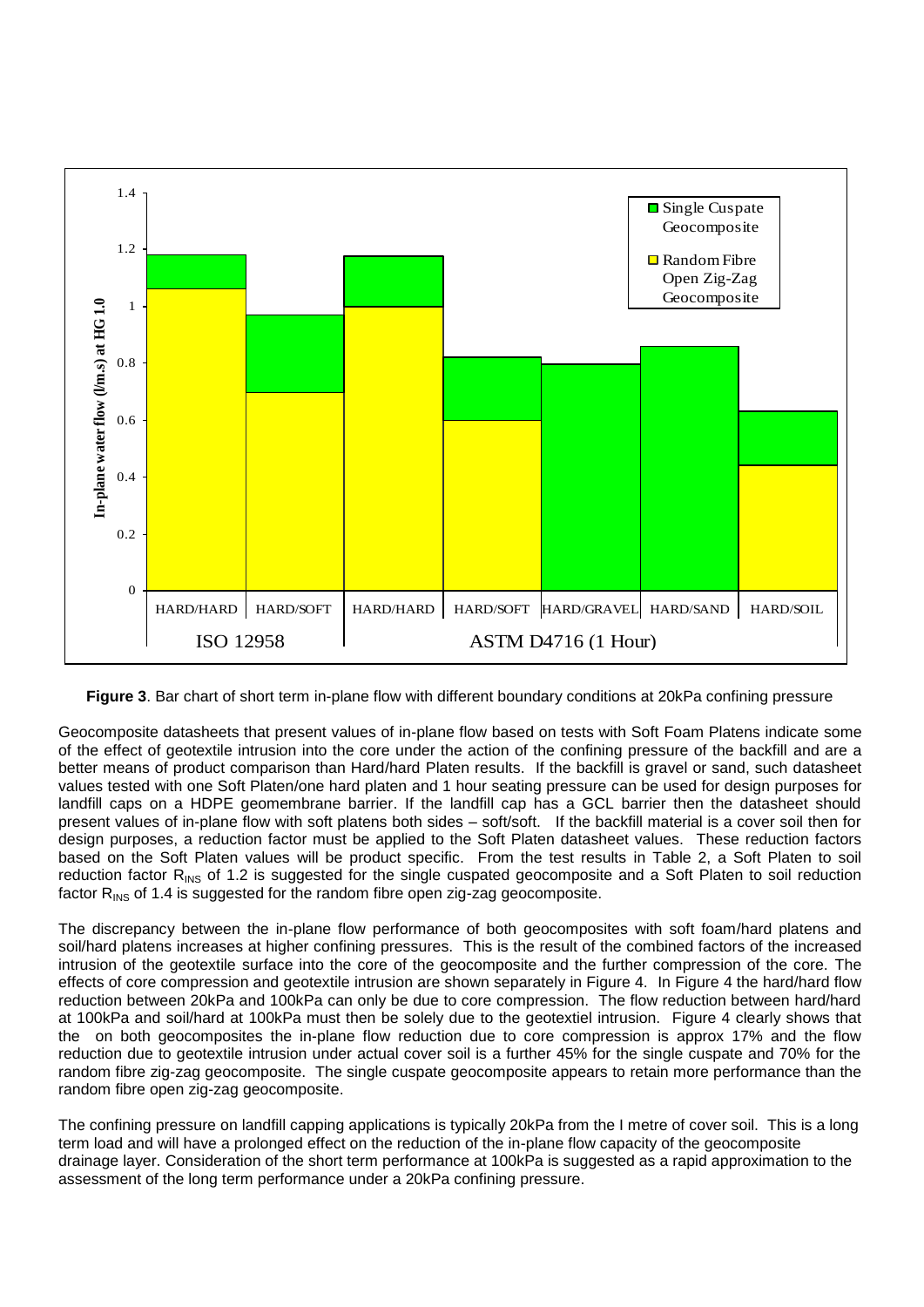

**Figure 4**. Bar chart of In-plane flow capacity at HG1 with 20kPa and 100kPa confining pressure

## **3.2 Long Term Performance**

All of these results are based on short term tests and it is indicative of the longer term effect that the results to ASTM D4716 after one hour of sustained confining pressure are approx 15% lower than the corresponding 'instant' results to ISO 12958. Geocomposite drains are often utilised in applications with a design life of 30 to 100 years. The in-plane flow will continues to decrease during this period due to further compression of the core and intrusion of the geotextile. A partial assessment of the expected long term performance can be obtained by consideration of the creep characteristics of the geocomposite core. Creep is the reduction in thickness of the geocomposite with time under constant confining pressure. Thickness reduction can be related mathematically to the in-plane flow reduction or more precisely, the in-plane flow can be obtained by flow tests at the reduced thickness (the reduced thickness is obtained quickly by a short term overload). Creep is product specific and dependent upon the magnitude of the applied pressure. The rate of creep is low if the applied pressure is small compared to the ultimate compressive strength of the geocomposite. The stepped isothermal method (SIM) is utilised to rapidly obtain the expected thickness reduction due to creep at a particular confining pressure for periods up to 114 years. Greenwood and Young (2008) demonstrated the application of SIM to a single cuspated geocomposite drain and found creep thickness reduction at 200kPa to be approx 16% in 114 years.

The thickness reduction of the geocomposite core is one aspect but it is to be expected that the geotextile surface of the geocomposite also continues to progressively intrude into the core of the geocomposite. It is also suspected that the in-plane flow reduction due to prolonged geotextile intrusion under sustained confining pressure is greater than the reduction due to creep of the geocomposite core. Currently it has not been possible to define a methodology to rapidly determine the long term intrusion of the geotextile surface into the core of the geocomposite. It is probable that those products that have a significant amount of geotextile intrusion in the short term in-plane flow tests will suffer the greatest geotextile intrusion in the long term. It is possible that reduction factors for long term geotextile intrusion would be an order of magnitude